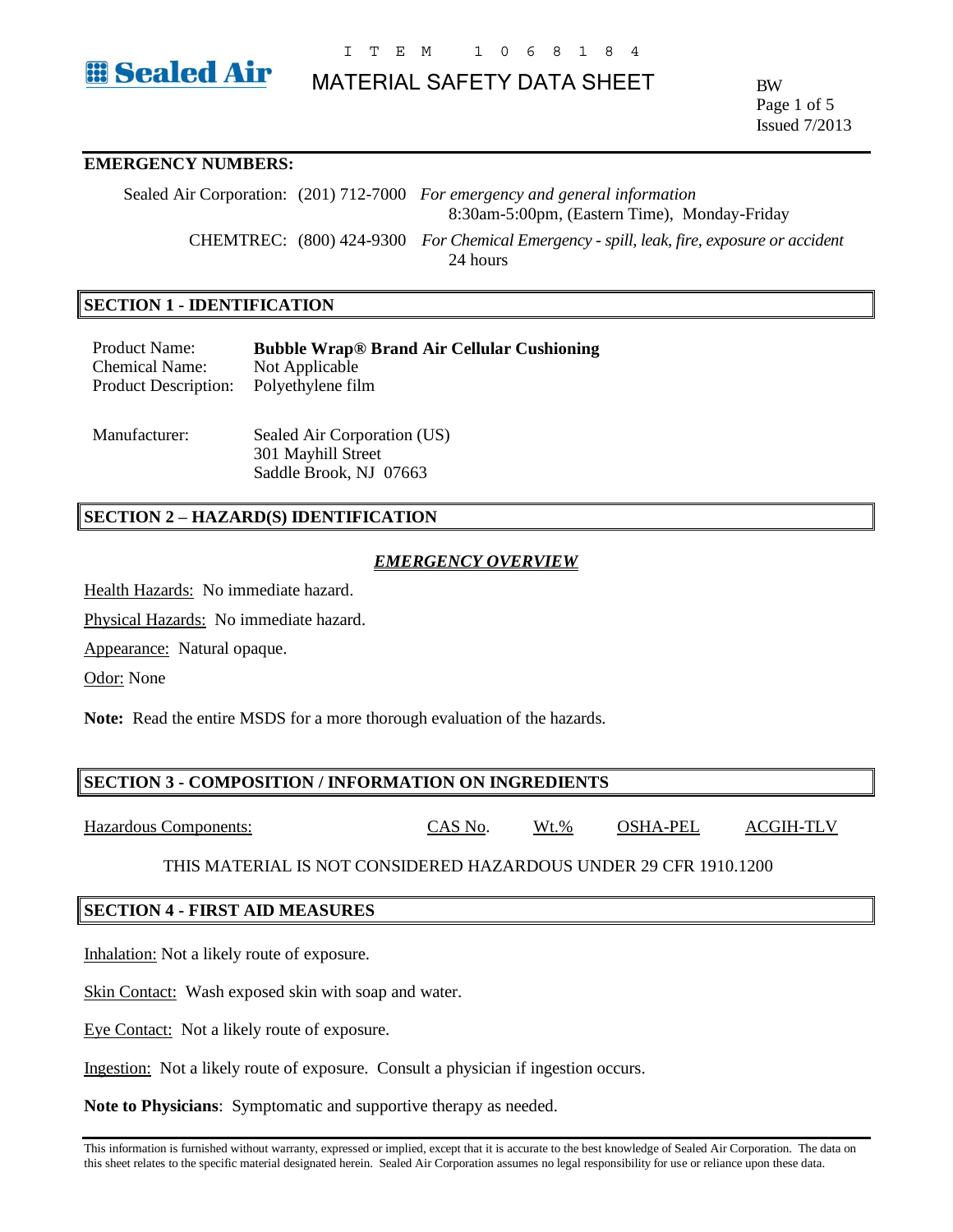BW Page 2 of 5 Issued 7/2013

# **SECTION 5 – FIRE FIGHTING MEASURES**

Flash Point: Approximately  $600^{\circ}F(315^{\circ}C)$ Flammable limits (lower): Not applicable. Flammable limits (upper): Not applicable.

Extinguishing Media: Water, carbon dioxide  $(CO<sub>2</sub>)$ , dry chemical, or appropriate foam.

Fire Fighting Procedures: As appropriate for surrounding materials/equipment.

Fire and Explosion Hazards: None known.

Fire Fighting Protective Equipment: Firefighters must wear self-contained breathing apparatus and full protective clothing (Bunker gear).

| NFPA Hazard Code: | ∣ Health              |  |              |            |            |               |
|-------------------|-----------------------|--|--------------|------------|------------|---------------|
|                   | Flammability          |  |              |            |            |               |
|                   | Reactivity            |  |              |            |            |               |
|                   | <b>Special Hazard</b> |  | None         |            |            |               |
|                   | 0=Minimal             |  | $1 =$ Slight | 2=Moderate | $3 =$ High | $4 =$ Extreme |

# **SECTION 6 - ACCIDENTAL RELEASE MEASURES**

Not applicable due to material form.

### **SECTION 7 - HANDLING AND STORAGE**

Storage Temperature: Min.  $32^{\circ}F$  (-0°C) Max.  $110^{\circ}F$  (43°C). The material rolls can be stored in this temperature range but must be brought up to the operating temperature range below before being used.

Operating Temperature: Min. 60°F (16°C) Max. 110°F (43°C). For best sealing results, the material rolls should be used in this temperature range. Material rolls, if extremely cold or hot, must be brought to operating temperature to properly seal.

Average Shelf Life: Six months.

Special Sensitivity: None.

Precautions to be Taken in Handling and Storage: Not applicable.

# **SECTION 8 - EXPOSURE CONTROLS / PERSONAL PROTECTION**

Exposure Limits: OSHA-PEL: Not established ACGIH-TLV: Not established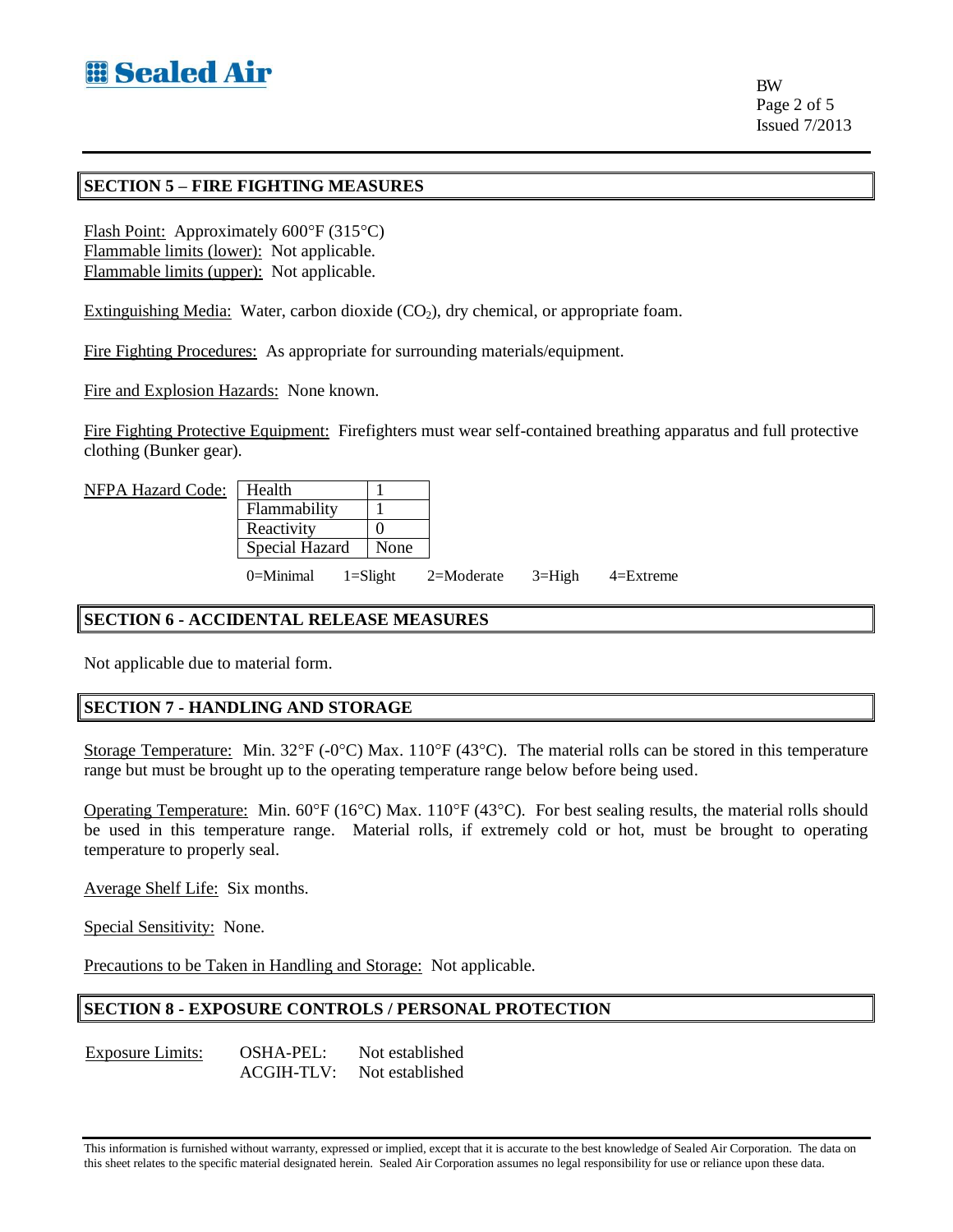# **SECTION 8 - EXPOSURE CONTROLS / PERSONAL PROTECTION (continued)**

HMIS Hazard Code: | Health | 1



Respiratory Protection: None required in normal use.

Eye Protection: None required in normal use.

Protective Clothing: None required in normal use.

Ventilation: Good general ventilation during normal use.

Other: Wash hands before eating or handling food.

### **SECTION 9 - PHYSICAL AND CHEMICAL PROPERTIES**

Physical State: Solid plastic material Boiling Point: Not applicable Color: Natural opaque Vapor Pressure: Nil Odor: None Specific Gravity: 0.9-1.0 Vapor Density ( $Air = 1$ ): Not applicable Bulk Density: Not applicable Molecular Weight: Not established % Volatile by Volume: Nil Melting Point: 115-140°C (240-285°F) Solubility in Water: Insoluble

### **SECTION 10 - STABILITY AND REACTIVITY**

Stability: Stable.

Polymerization: Will not occur.

Conditions to Avoid: None.

Incompatible Materials: None.

Hazardous Decomposition Products: By fire or extreme heat, oxides of carbon, oxides of nitrogen.

# **SECTION 11 - TOXICOLOGICAL INFORMATION**

Toxicity Data:

LD<sub>50</sub>, Oral: Not established<br>LD50. Dermal: Not established LD50, Dermal: LC50, Inhalation: Not established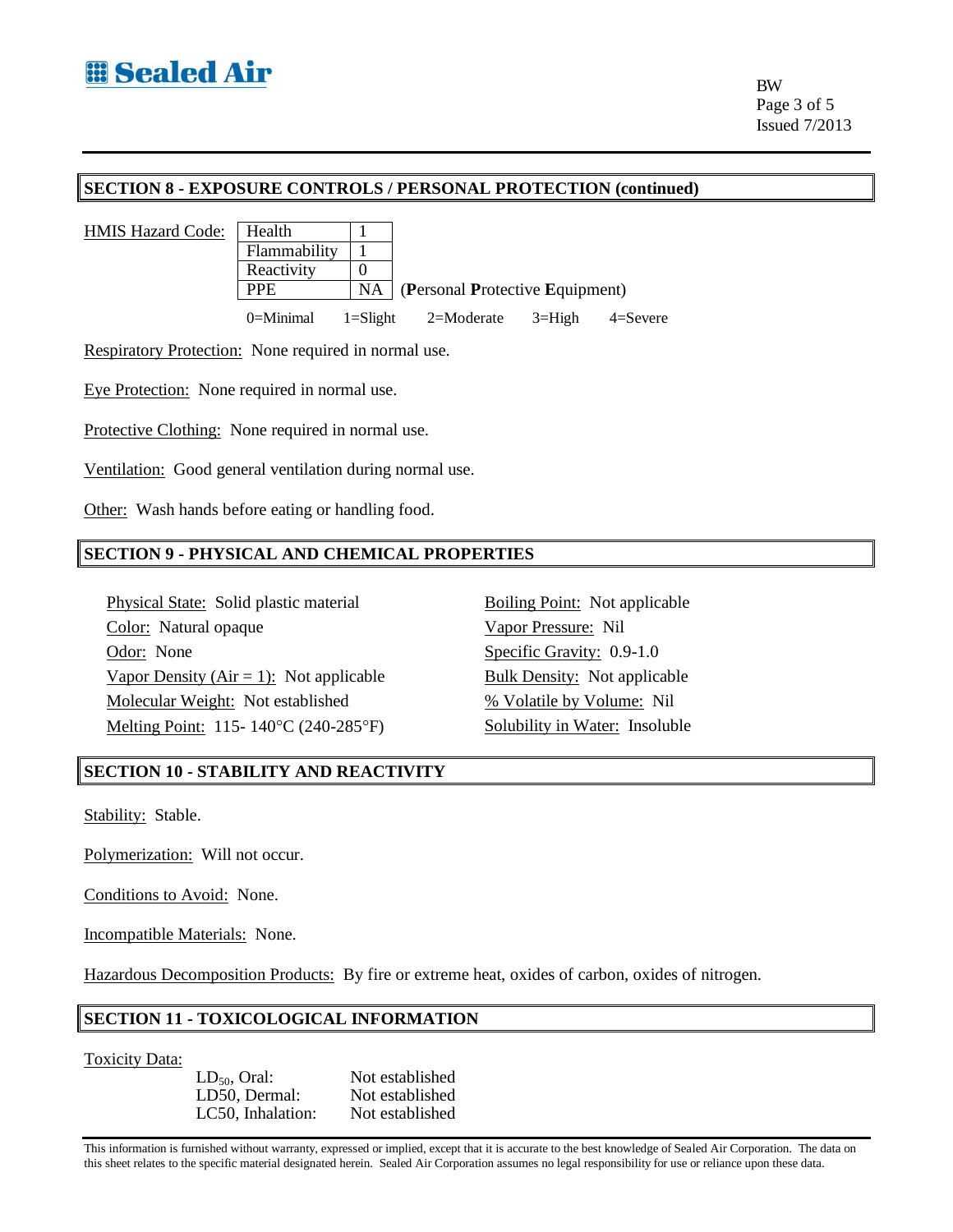BW Page 4 of 5 Issued 7/2013

# **SECTION 11 - TOXICOLOGICAL INFORMATION (continued)**

Primary Route(s) of Exposure: Skin contact.

Inhalation: Unlikely due to material form.

Skin Contact: Some individuals may experience skin sensitivity or minor irritation due to film additives.

Eye Contact: Film additives may cause irritation.

Ingestion: Unlikely due to material form.

Chronic Effects: No applicable data.

Carcinogenicity: The ingredients of this product (>0.1%) are not classified as carcinogenic by ACGIH or IARC, not regulated as carcinogens by OSHA, and not listed as carcinogens by NTP.

Mutagenicity: No applicable data.

Reproductive Effects: No applicable data.

Teratogenicity and Fetotoxicity: No applicable data.

# **SECTION 12 - ECOLOGICAL INFORMATION**

Environmental Fate and Distribution: No applicable data available.

Persistence and Degradation: No applicable data available.

Aquatic Toxicity: No applicable data available.

### **SECTION 13 - DISPOSAL CONSIDERATIONS**

Dispose of in accordance with existing federal, state and local environmental control regulations. This material is not a hazardous waste under RCRA 40 CFR 261 when disposed of in its purchased form.

# **SECTION 14 - TRANSPORT INFORMATION**

DOT: Not regulated.

IMO: Not regulated.

IATA/ICAO Class: Not regulated.

Reportable Quantity (RQ): Not applicable.